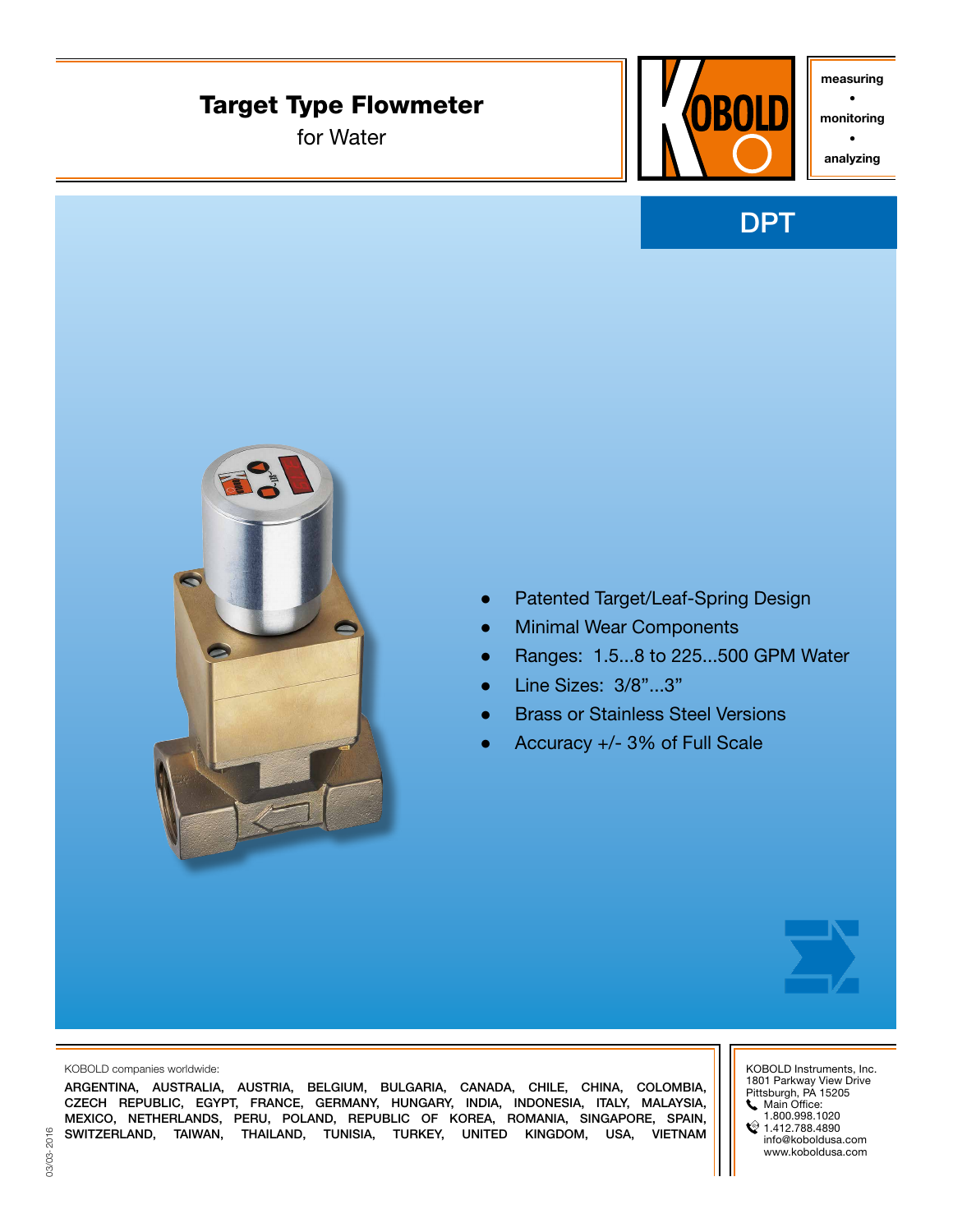

#### **Description**

The DPT series uses a unique, patented target system to measure water flow. This design uses a single leaf-spring to both suspend the target and to provide the target resetting force. It is a simple, reliable design with virtually no wear. The mechanism consists of a target plate (1) and lever arm (2). Fluid flow causes the target plate and lever arm to deflect against the leaf-spring. A permanent magnet (3) attached to the lever arm and Hall effect sensor (4) mounted inside the display unit translate the angular motion of the target to an electrical signal. The signal from the Hall effect sensor is used by the electronic indicators to provide a flowrate display, adjustable setpoint switches, or an analog flow signal. The target plate measuring system offers a very low head loss.



### **Specifications**

Flow Range: 1.5...8 GPM to

Accuracy:  $\pm 3\%$  of Full Scale **Repeatability:**  $\pm 1\%$  of Full Scale Straight Piping **Requirements** Inlet: 10 X Diameter **Outlet:** 5 X Diameter **Operating** Temperature:  $-10...176$  °F Maximum Pressure: 580 PSIG at 70 °F Wetted Materials Brass Versions: Brass, 316-Ti SS

Stainless Steel

225...500 GPM Water

NBR, Ceramic

 Versions: 316-Ti Stainless Steel, FKM, Ceramic





#### Displays and Controllers



#### DPT-..C34P.. Specifications

Programmable

**Electrical** 

Functions: Lockout Code, Switch Logic, Switch Setpoint and Hysteresis, Dampening Input Power: 24 VDC ±20%, 80 mA Max.<br>Display: 3 Digit LED 3 Digit LED Switch Type: PNP Open Collector Switch Rating: 300 mA Max. Short Circuit Protected Analog Output: 4-20 mA, 3-wire RL=500 Ohms Max. Housing: 304 SS, NEMA 4X

Connection: Micro-DC, Male, 5-pin Plug



#### DPT-..K042.. Specifications

**Electrical** 

Input Power: 100 ... 230 VAC/VDC **Display:** 4-1/2 Digit LED and Bargraph 270° Relays: 2 SPDT 5 amps @ 230 VAC Analog Output: 4-20 mA, 4-wire, RL=500 Ohms Max. 0-10 VDC Housing: Epoxy Coated Aluminum, Polycarbonate, NEMA 4X/IP 65

Connection: Cable Gland, PG-13.5